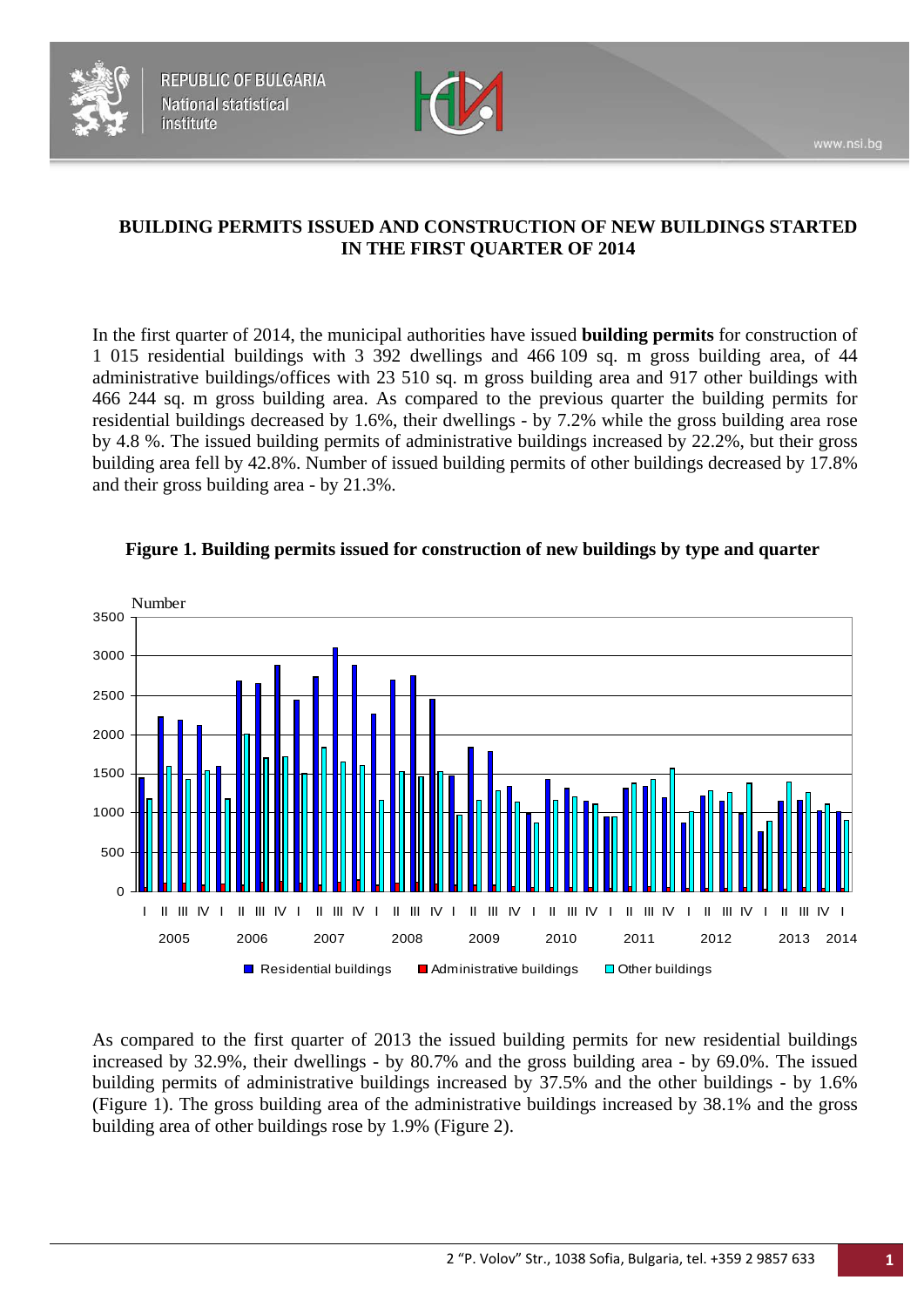







The highest number of building permits for new residential buildings has been issued in the following districts: Burgas - 202, Plovdiv - 121, Sofia (stolitsa) - 102, Varna - 73 and Stara Zagora - 53. Most dwellings are to be built in the districts: Burgas - 856, Varna - 699, Sofia (stolitsa) - 671, Plovdiv - 343 and Stara Zagora - 136 (Annex, Table 1).

In the first quarter of 2014 **began the construction** of 504 residential buildings with 1 616 dwellings and 226 717 sq. m gross building area, of 30 administrative buildings/offices with 9 888 sq. m gross building area and 446 other buildings with 259 433 sq. m gross building area. As compared to the previous quarter the number of started residential buildings decreased by 14.7%, the number of their dwellings - by 36.2% and the gross building area - by 20.9%. Started administrative buildings increased by 25.0%, but their gross building area dropped by 55.1%. The number of started other buildings fell by 25.9% and their gross building area - by 43.5%.

As compared to the first quarter of 2013 the started new residential buildings increased by 26.3%, their dwellings - by 6.8% and the gross building area - by 21.9%. The number of started administrative buildings rose by 36.4%, and their gross building area - by 16.5%. An increase is observed in the started other buildings by 25.6% and in their gross building area - by 48.5%.

The highest number of the construction of new buildings were started in the following districts: Burgas - 98 residential buildings and 45 other buildings; Plovdiv - 87 residential buildings, 5 administrative buildings and 44 other buildings; Stara Zagora - 42 residential buildings, 5 administrative buildings and 46 other buildings; Varna - 40 residential buildings and 15 other buildings; Sofia (stolitsa) - 35 residential buildings and 13 other buildings (Annex, Table 2).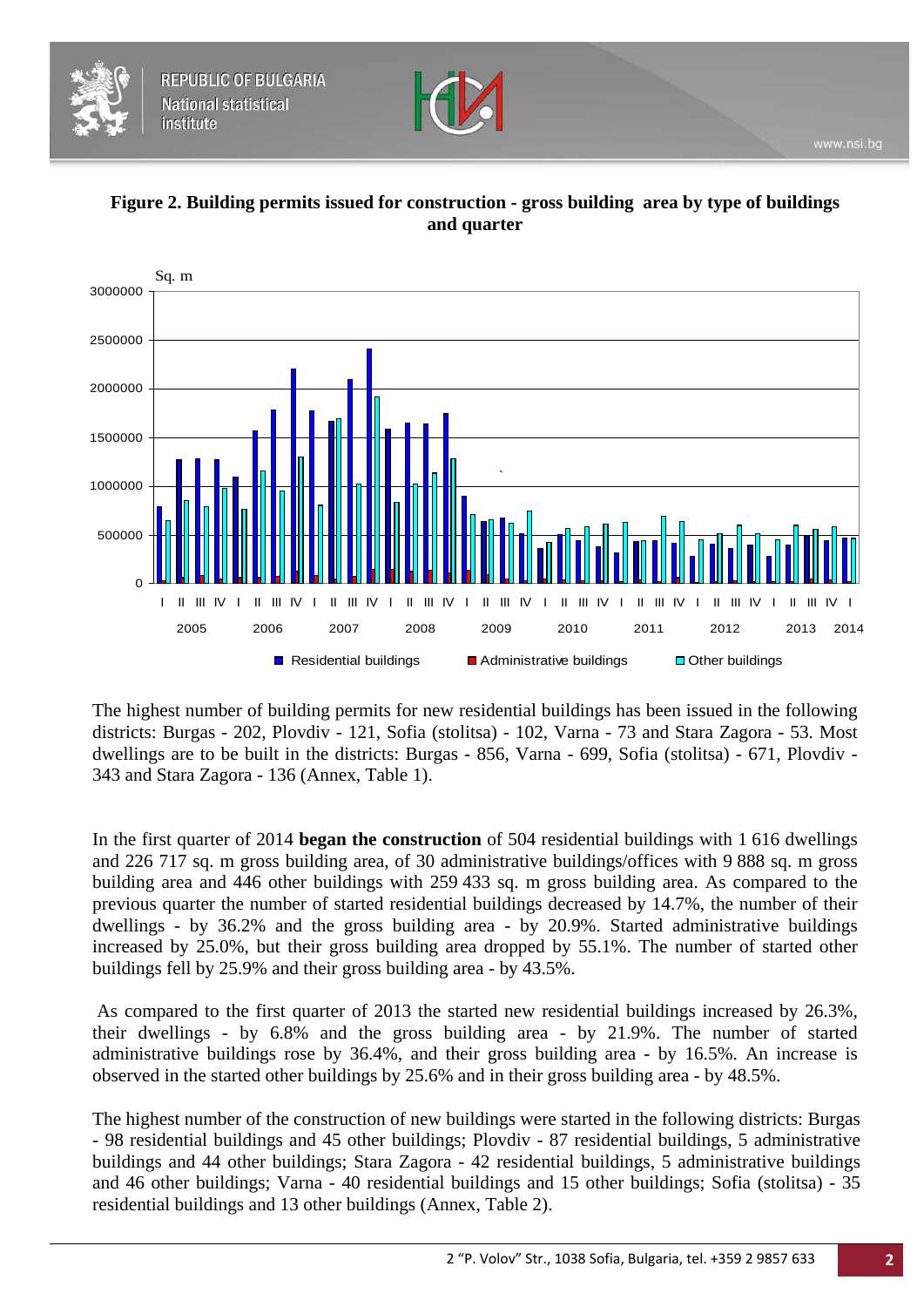



#### **Methodological notes**

The quarterly statistical survey of permits issued for construction collects information about building permits, issued by municipal authorities as well as for the started construction of new buildings according to their type and gross building area. This information may be used as an indicator of future construction activity of enterprises in the country.

**Type of buildings** is classified according to the Classification of types of construction (CC) and is divided into:

•Residential - buildings for which the useful floor area is mostly used for permanent residential habitation.

•Non-residential *-* buildings for various purposes, including:

- administrative - offices and buildings for administrative work of departments and other organizations and associations (representative buildings - banks, post offices, government department offices, conference and congress centers, low courts, municipalities);

- other buildings - buildings used for different activities: production, trade, transport, education, cultural, sports, agriculture, health, recreation and facilities for short stay (hotels, motels, rest houses, huts and others).

**Gross building area** - a sum of all floors areas in external dimensions.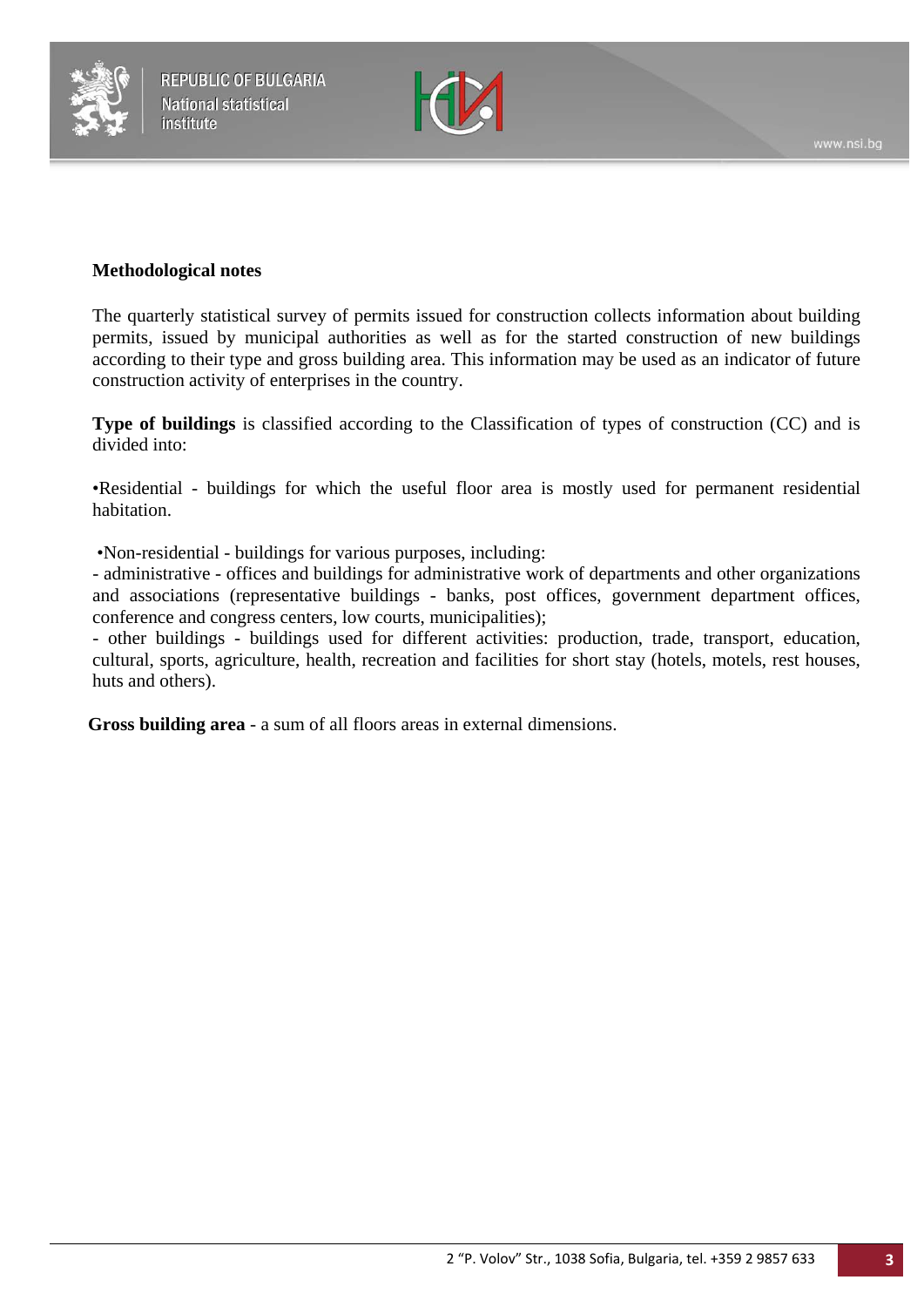



#### **Annex**

## **Table 1**

# **Building permits issued for construction of new buildings in the first quarter of 20141**

|                  | <b>Residential buildings</b> |                        | <b>Administrative buildings</b>        |                          | <b>Other buildings</b>                 |               |                                        |
|------------------|------------------------------|------------------------|----------------------------------------|--------------------------|----------------------------------------|---------------|----------------------------------------|
| <b>Districts</b> | <b>Number</b>                | Number of<br>dwellings | <b>Gross</b><br>building<br>area-sq. m | <b>Number</b>            | <b>Gross</b><br>building<br>area-sq. m | <b>Number</b> | <b>Gross</b><br>building<br>area-sq. m |
| <b>Total</b>     | 1015                         | 3392                   | 466109                                 | 44                       | 23510                                  | 917           | 466244                                 |
| Blagoevgrad      | 51                           | 125                    | 17620                                  | $\ddotsc$                | $\ldots$                               | 42            | 6087                                   |
| <b>Burgas</b>    | 202                          | 856                    | 99897                                  | $\ldots$                 | $\ddotsc$                              | 71            | 69567                                  |
| Varna            | 73                           | 699                    | 111823                                 | 8                        | 2620                                   | 38            | 64724                                  |
| Veliko Tarnovo   | 25                           | 24                     | 3503                                   | 13                       | 3687                                   | 50            | 12211                                  |
| Vidin            | $\ddotsc$                    | $\ddotsc$              | $\ddot{\phantom{a}}$                   | $\ldots$                 | $\ddot{\phantom{a}}$                   | $\ldots$      |                                        |
| Vratsa           | 8                            | $8\,$                  | 1049                                   | 3                        | 355                                    | 28            | 5120                                   |
| Gabrovo          | 14                           | 15                     | 2202                                   | ÷,                       |                                        | $\ddotsc$     |                                        |
| Dobrich          | 34                           | 54                     | 5893                                   | ٠                        | $\blacksquare$                         | 34            | 17927                                  |
| Kardzhali        | 26                           | 50                     | 9533                                   | $\ddot{\phantom{a}}$     | $\ddot{\phantom{a}}$                   | 14            | 932                                    |
| Kyustendil       | 7                            | 9                      | 1350                                   | L,                       |                                        | 30            | 8651                                   |
| Lovech           | 30                           | 30                     | 3486                                   | L.                       |                                        | 18            | 3107                                   |
| Montana          | $\ddot{\phantom{a}}$         | $\ldots$               | $\ddot{\phantom{a}}$                   | $\ddot{\phantom{a}}$     | $\ddot{\phantom{0}}$                   | 12            | 5167                                   |
| Pazardzhik       | 50                           | 76                     | 10006                                  | $\ddot{\phantom{a}}$     | $\ddot{\phantom{a}}$                   | 44            | 9567                                   |
| Pernik           | 22                           | 28                     | 4239                                   | ÷,                       |                                        | 24            | 6542                                   |
| Pleven           | 12                           | 15                     | 2951                                   | $\ddot{\phantom{0}}$     | $\ddot{\phantom{a}}$                   | 22            | 5717                                   |
| Plovdiv          | 121                          | 343                    | 51113                                  | 4                        | 1644                                   | 104           | 115818                                 |
| Razgrad          | $\overline{4}$               | 5                      | 1618                                   | $\blacksquare$           |                                        | 20            | 7779                                   |
| Ruse             | 17                           | 17                     | 2680                                   |                          |                                        | 19            | 8277                                   |
| Silistra         | 16                           | 33                     | 5647                                   |                          |                                        | 13            | 2468                                   |
| Sliven           | 15                           | 24                     | 3368                                   | ÷,                       |                                        | 22            | 14432                                  |
| Smolyan          | 9                            | 13                     | 2226                                   | L,                       |                                        | 23            | 3862                                   |
| Sofia            | 62                           | 76                     | 12841                                  | $\overline{\phantom{a}}$ |                                        | 51            | 14716                                  |
| Sofia (stolitsa) | 102                          | 671                    | 79908                                  | 4                        | 10037                                  | 32            | 19127                                  |
| Stara Zagora     | 53                           | 136                    | 18018                                  | $\ddot{\phantom{a}}$     | $\ddot{\phantom{a}}$                   | 64            | 19017                                  |
| Targovishte      | 6                            | 24                     | 2145                                   | $\ddot{\phantom{0}}$     | $\ddot{\phantom{0}}$                   | 12            | 2464                                   |
| Haskovo          | 23                           | 22                     | 8108                                   |                          |                                        | 37            | 9366                                   |
| Shumen           | 13                           | 18                     | 1999                                   | $\ddot{\phantom{0}}$     | $\ddot{\phantom{0}}$                   | 48            | 23738                                  |
| Yambol           | 14                           | 15                     | 1782                                   | ÷.                       | ÷.                                     | 32            | 6208                                   |

<sup>1</sup> "**..**" - confidential data.

 $\overline{\phantom{a}}$